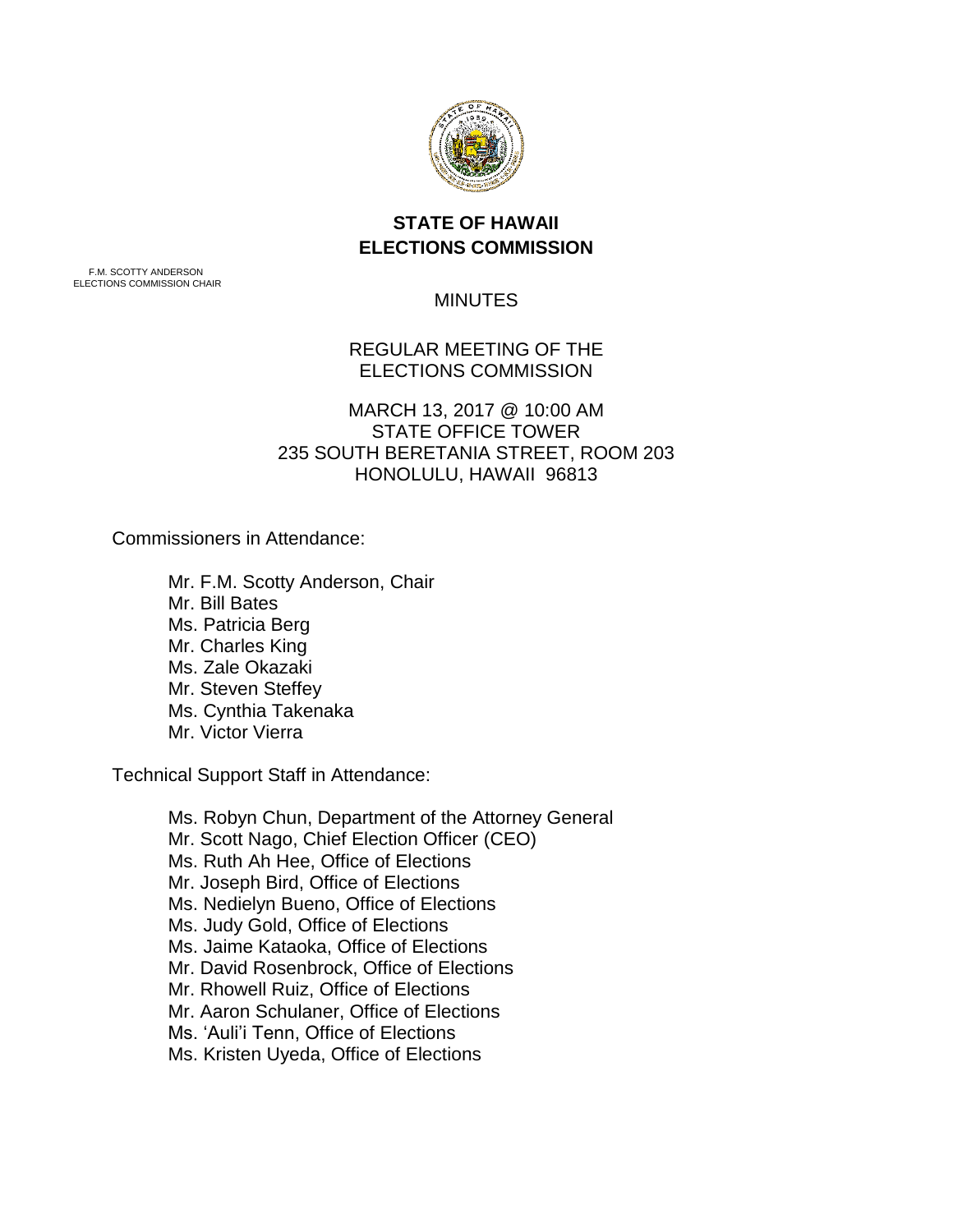Elections Commission Meeting Minutes March 13, 2017 Page 2

Guests in Attendance:

Ms. Corie Tanida, Common Cause Hawaii

## PROCEEDINGS

I. Call to Order

Chair Anderson called the meeting to order at 10:00 a.m. on March 13, 2017 at the State Office Tower, Room 203.

II. Roll Call and Determination of a Quorum

Elections Commission (EC) Secretary conducted roll call. Commissioner Orikasa was not in attendance. All other Commissioners were in attendance and the Commission had a quorum.

III. Approval of Minutes for the Meeting of December 2, 2016

Commissioner Steffey moved that the minutes be approved, the motion was seconded by Commissioner King, and approved unanimously by the Commissioners.

IV. Status of Operations Report from the Chief Election Officer, discussion and action, if appropriate

CEO Nago explained that during the last legislative session, Act 167 was passed, which removes the requirement for an applicant to provide their ninedigit Social Security Number (SSN) to register to vote. Instead, applicants must provide their Hawaii Driver License or State Identification card number. CEO Nago stated that this new requirement necessitates a redesign of the voter registration form, which the Office of Elections (OE) is currently working on and will go live on January 1, 2018.

Commissioner King asked CEO Nago if this change will only apply to new registrations. CEO Nago clarified that the SSN will no longer be required whether a person is registering for the first time or updating their existing registration. He added that an individual would only need to provide the last four digits of their SSN if they did not have a driver license or state ID card. In the circumstance that a person did not have an SSN, the clerk's office would assign a unique identifier number.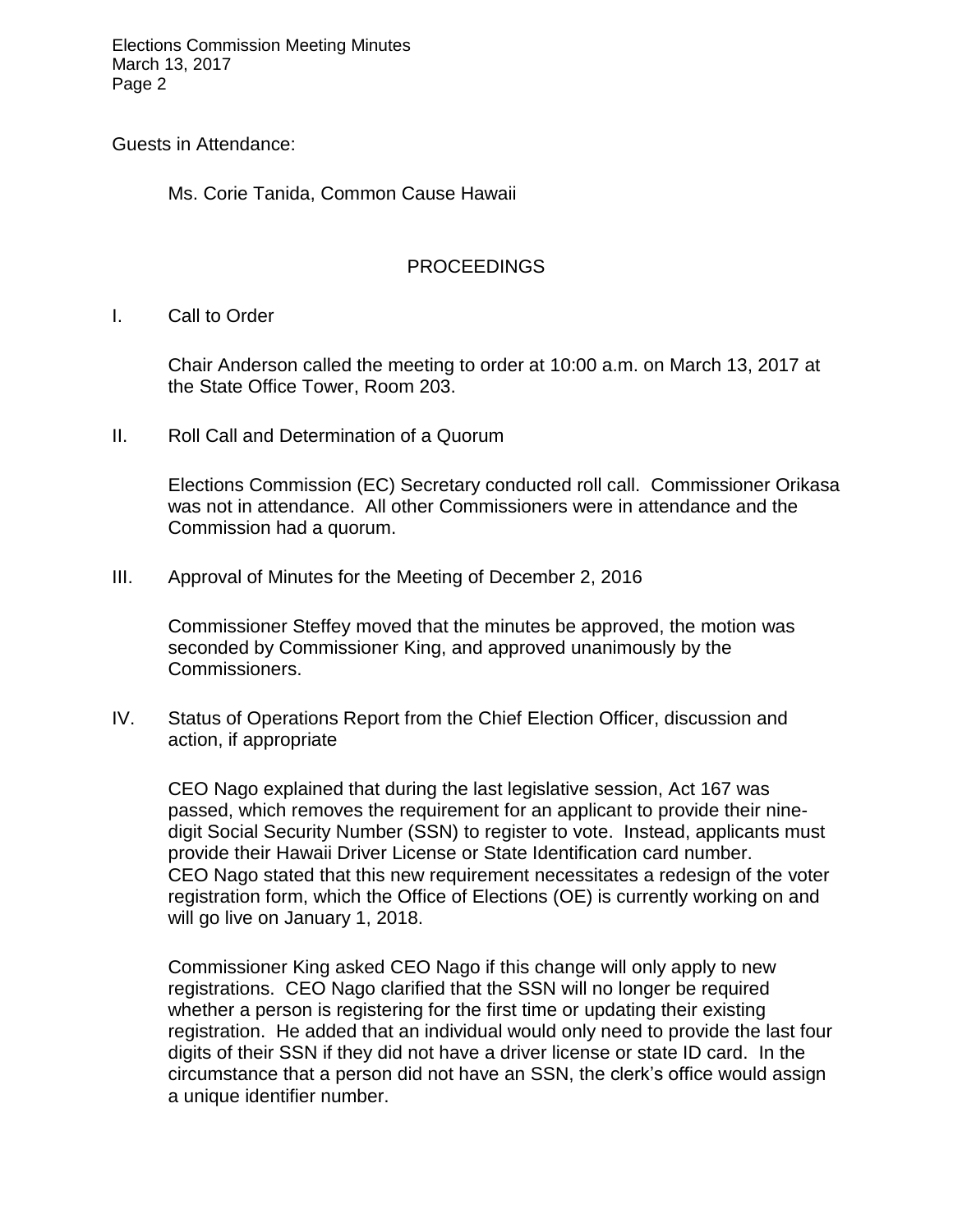CEO Nago stated that OE submitted four bills for consideration this session:

- HB 291/ SB 459: Implementing all-mail elections
- HB 292/ SB 460: Implementing automatic voter registration
- HB 293/ SB 461: Increasing the maximum fine for voter fraud from \$1,000 to \$10,000 to be consistent with the penalty for all other Class C felonies
- HB 294/ SB 462: Removing the requirement for a signatory to a nomination paper provide the last four digits of their SSN

CEO Nago explained that SB 462 was the only bill of the four to cross over. He added that although OE's all-mail bill did not pass, HB 1401/SB 334 did; one would implement all-mail elections statewide, and the other would do so in a staggered fashion. CEO Nago stated that OE prefers the Senate version of the bill because it allows for implementation as early as 2018 if necessary.

CEO Nago said that OE acknowledges that there are concerns regarding fraud in elections, however they believe that there are sufficient safeguards in place. For absentee mail ballots, a signature is required on the outer envelope, which is verified by the clerk's office against the signature on file. In addition, a yellow card is sent to the mailing address of every voter prior to the election, which is the same address the absentee ballot would be mailed to. Thus, CEO Nago explained that if a person did not receive their yellow card, it would prompt them to follow up and update their registration if necessary.

CEO Nago reported that OE has been working on transitioning to the new statewide voter registration system by testing the workflow and customizing the processes for each county. The new system is scheduled to go live on June 30, 2017. Commissioner Berg asked CEO Nago if he is referring to the two systems that previously did not "talk to each other," to which CEO Nago confirmed that he is. He elaborated that the new system was implemented for online voter registration, which previously needed to communicate with the old system. The new statewide voter registration system will be a standalone system that will eliminate that issue.

CEO Nago stated that OE has been doing a lot of outreach with businesses, nonprofits, and community groups, including the Chamber of Commerce, for recruitment of 2018 election day officials. He added that OE staff also attended the Secondary Student Conference to discuss voting in Hawaii, as well as the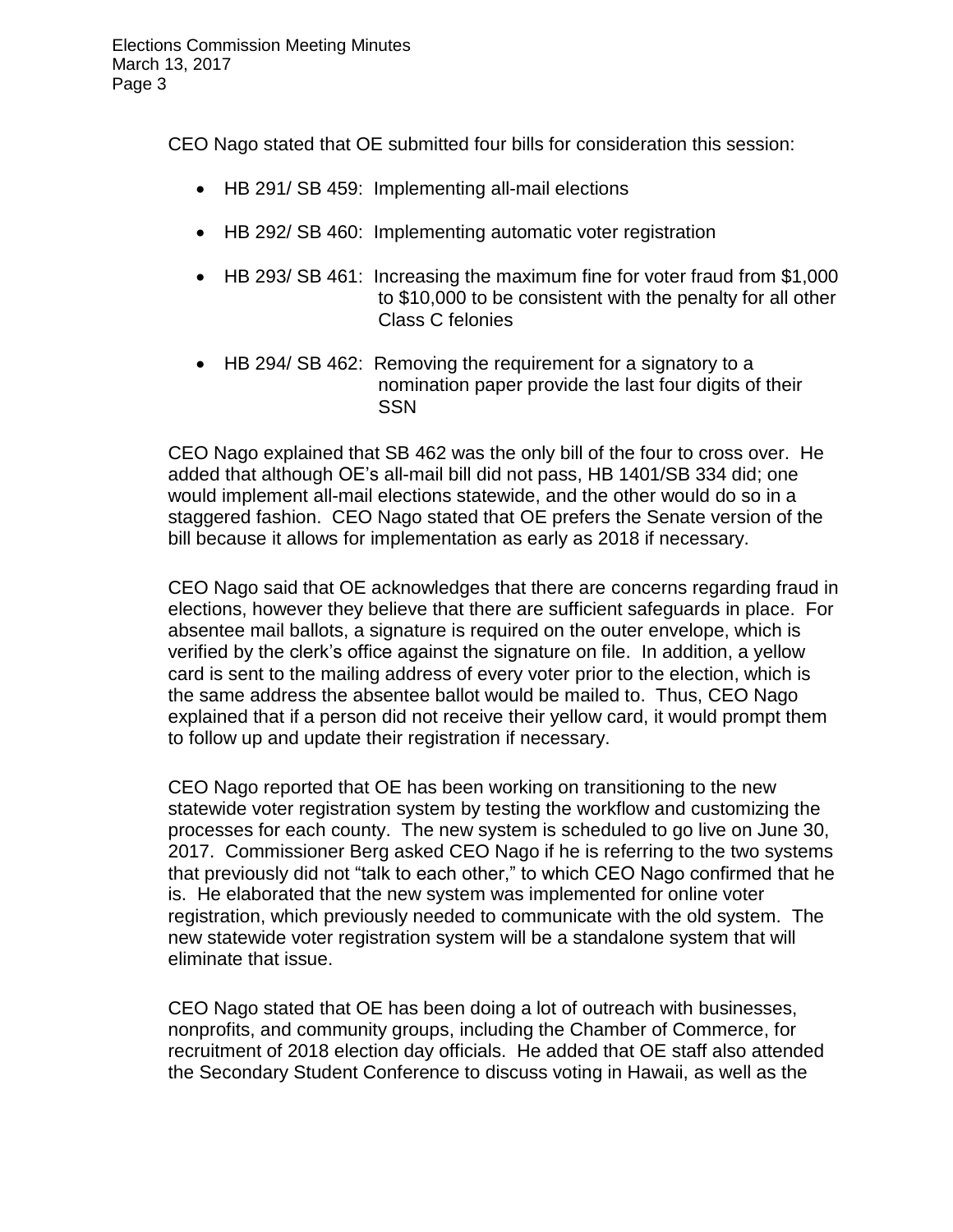Self-Advocacy Advisory Committee's annual meeting to conduct a voter education presentation.

Commissioner King asked CEO Nago how OE's report to the legislature regarding the statewide voter registration system was received. CEO Nago replied that OE submitted the report and have not heard anything back.

Chair Anderson pointed out that there is a lot of concern regarding fraud in elections, and asked CEO Nago to review the safeguards that are currently in place regarding absentee mail ballots. CEO Nago explained that when a person registers to vote or makes any changes to their existing registration, they include their signature on the application, which is captured and saved on file. When an individual is returning their voted absentee ballot, they are required to sign the outer envelope, which is then checked against the signature on file. If the signatures do not match or the outer envelope is not signed, the ballot is either sent back to the voter or held, depending on the county.

Chair Anderson asked CEO Nago how the signature verification is done. CEO Nago stated that it is currently done manually by checking the signature on the computer screen against the signature on the ballot envelope.

CEO Nago reiterated that every voter is mailed a yellow card; thus, if a person attempted to change your mailing address and you did not receive your yellow card, you would be prompted to check on the status of your registration. In regards to the issue of voter intimidation, CEO Nago stated that one could vote uninfluenced at an absentee walk site, or at a regular polling place on election day.

Commissioner Steffey asked CEO Nago if the signatures are verified at the same time as when the votes are counted. CEO Nago replied that they are not, and explained that the signatures are verified as quickly as possible when they are received in the mail, and then the ballots are opened and counted on election day. Commissioner Steffey commented that the process sounds very time consuming, to which CEO Nago responded that it is. CEO Nago said that he thinks that the City Clerk's Office is considering the possibility of automating the signature process.

Commissioner King asked CEO Nago if the counties are responsible for the signature verification process, to which CEO Nago confirmed that they are. Commissioner Vierra asked CEO Nago if the county clerks have any objections regarding all-mail elections, to which CEO Nago answered that they do not. He added that OE received two letters in opposition of all-mail elections: one from the League of Women Voters (LWV), and one from the Kauai Republican Party. Commissioner Bates said that he thought that LWV supported all-mail elections.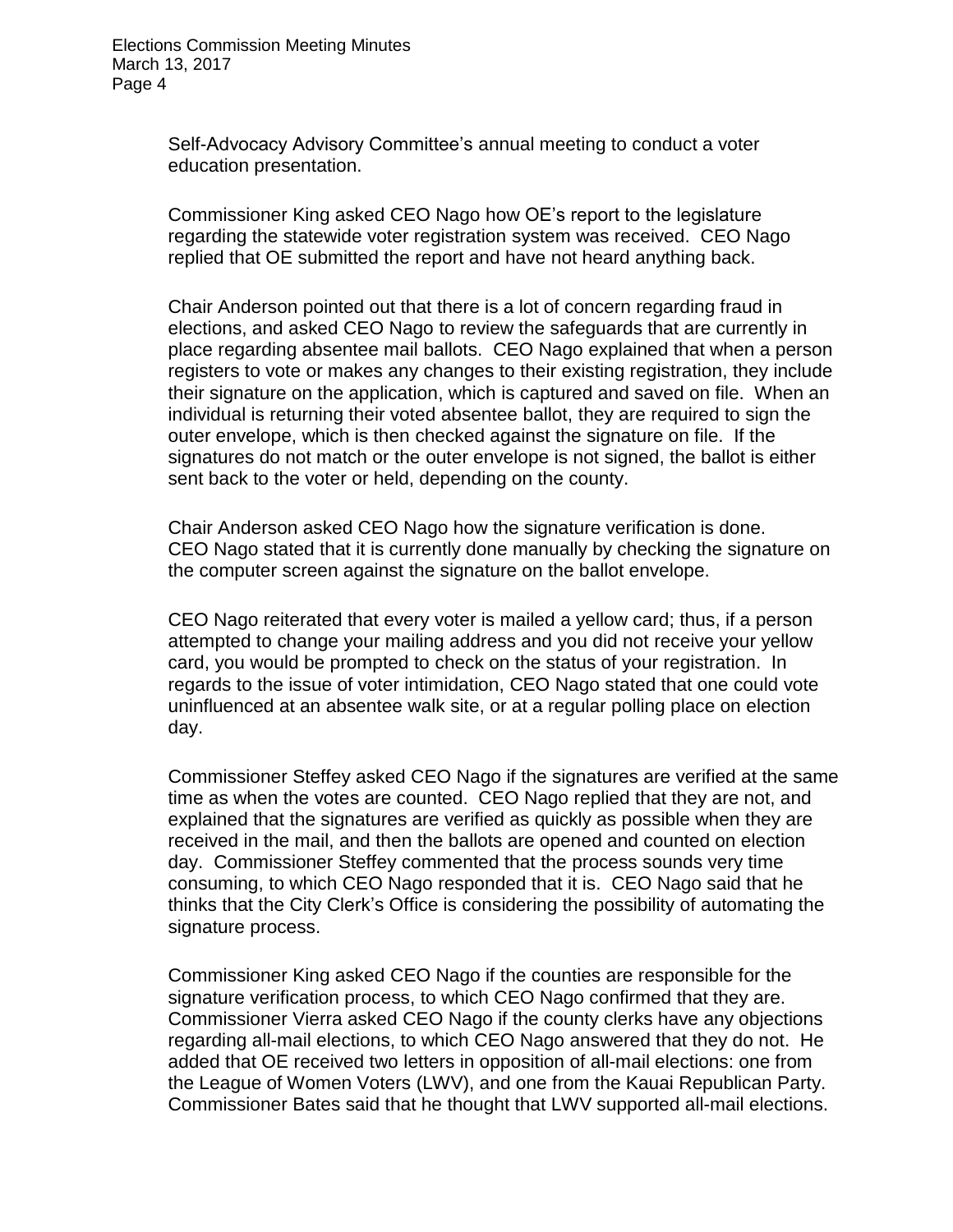CEO Nago explained that one member of LWV had raised concerns after speaking to a representative from the elections office in Colorado, who expressed a negative opinion about their all-mail elections. CEO Nago stated that OE does not prefer the Colorado model either, as every voter is mailed a ballot *and* has the option the vote at a polling place on election day. CEO Nago said that this system defeats the purpose of all-mail elections, and that OE would not do it this way.

Commissioner Takenaka asked CEO Nago to describe the process step by step, beginning with the City Clerk's Office receiving the voted absentee ballots by mail. CEO Nago explained that the City Clerk's Office verifies the signature on the outside of the envelope against the signature on file, and separates those that could not be authenticated. The ballots then get sent to the Capitol on election day, where they are opened and counted.

Commissioner Berg expressed concerns regarding the possibility of businesses or unions requiring their employees or members to bring in their ballots and vote a certain way. CEO Nago stated that it is explicitly prohibited in statute that one cannot tell another how to vote, and that he would urge anyone who has been in this situation to report it to OE so that they can do a complete investigation. He added that this issue could be occurring now with absentee mail ballots, but they have not heard of any such reports. Commissioner Okazaki asked CEO Nago if the election day workers are prepped on this issue. CEO Nago replied that the election day workers receive a manual that contains information regarding who is and is not allowed into the polling booth with a voter. Furthermore, if a voter requests assistance and brings another person into the polling booth, the election day workers are trained to note the incident in the record book.

Chair Anderson asked CEO Nago to confirm that HB 293/ SB 461 (Relating to Class C Felonies) did not cross over, which CEO Nago did. Chair Anderson stated that he was very disappointed that this bill did not pass, as the penalty for voter fraud should be accompanied by a hefty fine. CEO Nago explained that voter registration fraud is considered a Class C felony, which is typically associated with a \$10,000 fine, but for some reason the fine was dropped to \$1,000. Commissioner Steffey asked CEO Nago how many people have been prosecuted under this statute, to which CEO Nago answered that there were very few, and that the last case occurred in the 1980s.

In regards to the legislative tracking sheet provided to the EC, Commissioner King asked CEO Nago what it means when a measure is "offered." CEO Nago clarified that it is a legislative term that means a bill is pending referral.

Commissioner Berg asked CEO Nago how many voted absentee ballots a person is allowed to drop off at the Clerk's Office. CEO Nago replied that he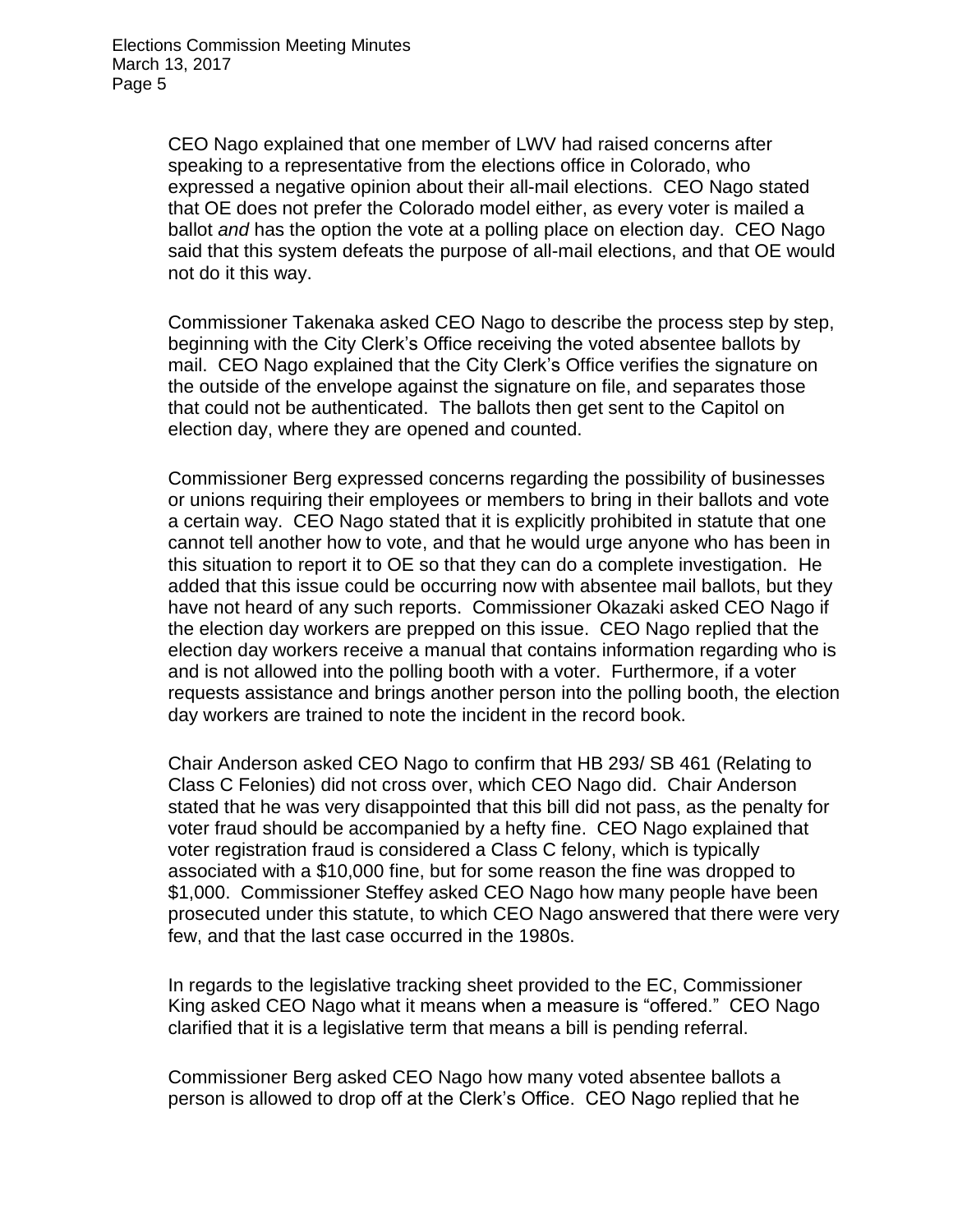thinks that there is no limit, and Mr. Aaron Schulaner (OE General Counsel) confirmed that to be true. CEO Nago stated that this is not an issue because the signature on the outer envelope is still verified against the signature on file. He added that anyone can collect and submit voted absentee ballots, as long as they are not the employer or union agent. Commissioner King asked CEO Nago what happens if the voter can only place a mark (versus a signature) on the envelope. CEO Nago said that in such a circumstance, the witness signature would be the one on record that is verified.

V. Public Testimony – Any interested person may submit comments or testimony on any agenda item.

No public testimony was given.

- VI. 2017 Legislative Session
	- a. Letter from Republican Party of Kauai re: All-Mail Elections

Chair Anderson stated that he and OE received a letter of concern from the Republican Party of Kauai, and that he and CEO Nago sent responses back. He explained that most of their concerns were in relation to the security of the ballot, which was just discussed. Chair Anderson said that they have not heard anything more from the Republican Party of Kauai.

VII. Open Forum: Public comments on issues for the Commission's consideration for the next Commission meeting and action, if appropriate. Presentations limited to three minutes.

No public comments were made.

With no further comments, Chair Anderson asked for a motion to go into executive session to approve the executive session minutes for the meeting of December 2, 2016.

The motion was made by Commissioner Okazaki, seconded by Commissioner Berg, and approved unanimously by the Commissioners.

The Commission dissolved into Executive Session at 10:17 a.m.